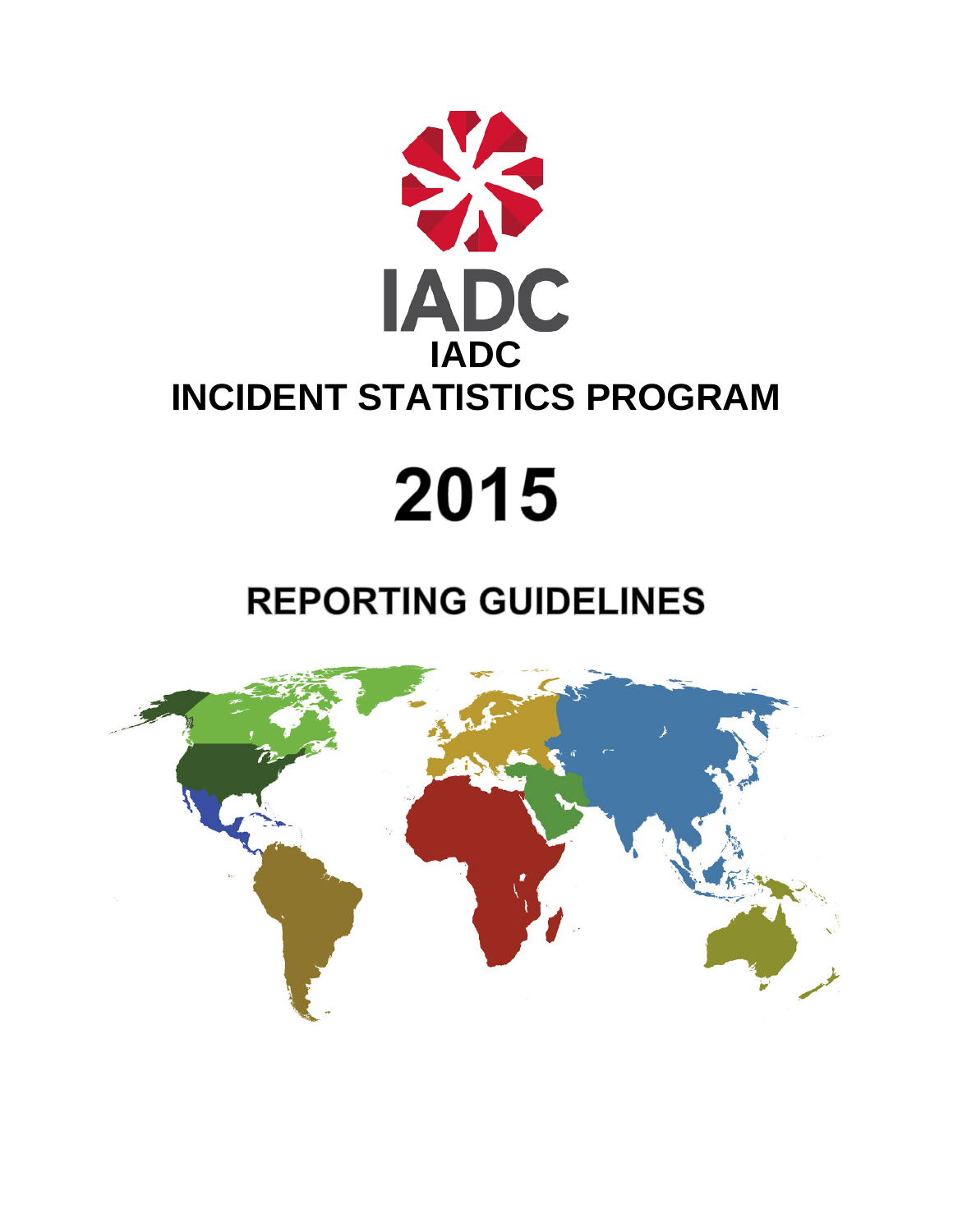# **Table of Contents**

| 1.0 |                                        | <b>Reporting Procedures</b>                                                                                                                                                                                                                                                                                                                                                                                                                     | 4                                                                                                               |
|-----|----------------------------------------|-------------------------------------------------------------------------------------------------------------------------------------------------------------------------------------------------------------------------------------------------------------------------------------------------------------------------------------------------------------------------------------------------------------------------------------------------|-----------------------------------------------------------------------------------------------------------------|
|     | 1.1<br>1.2<br>1.3<br>1.4<br>1.5<br>1.6 | Company Identification<br><b>Reporting Forms</b><br>1.1.1<br>Reporting Incidents (injuries or illnesses)<br>Corrections & Changes<br><b>Reporting Regions</b><br><b>Reporting Deadlines</b><br><b>Work Hours</b><br>1.6.1<br>Agency Labor<br>1.6.2<br><b>Employees Living on Company Premises</b><br>1.6.3<br><b>Estimating Work Hours</b><br>1.6.4<br><b>Training Hours</b><br>1.6.5<br>Off-Duty Hours<br>1.6.6<br><b>Reporting Work Hours</b> | 4<br>4<br>$\overline{\mathbf{4}}$<br>5<br>$\mathbf 5$<br>6<br>6<br>6<br>$\,6$<br>$\,6\,$<br>$\,6$<br>$\,6$<br>6 |
| 2.0 | 7<br><b>Published Reports</b>          |                                                                                                                                                                                                                                                                                                                                                                                                                                                 |                                                                                                                 |
|     | 2.1<br>2.2<br>2.3                      | <b>Quarterly Summary Reports</b><br><b>Annual Report</b><br>2.2.1<br><b>Incident Analysis</b><br>Identification of Participants                                                                                                                                                                                                                                                                                                                 | $\overline{7}$<br>$\boldsymbol{7}$<br>$\overline{7}$<br>$\overline{7}$                                          |
| 3.0 |                                        | <b>Rig Recognition Provisions</b>                                                                                                                                                                                                                                                                                                                                                                                                               | 8                                                                                                               |
|     | 3.1<br>3.2<br>3.3                      | <b>Eligibility Criteria</b><br><b>General Guidelines</b><br>3.2.1<br>Recordable Incidents (Injuries or Illnesses)<br><b>Lost Time Incidents</b><br>3.2.2<br><b>Certificates and Plaques</b>                                                                                                                                                                                                                                                     | 8<br>8<br>$\bf 8$<br>$\bf 8$<br>9                                                                               |
|     | <b>Definitions</b>                     |                                                                                                                                                                                                                                                                                                                                                                                                                                                 | 9                                                                                                               |
| 4.0 | 4.1<br>4.2                             | Days Since Last LTI or Recordable Incident<br><b>Incident Categories</b><br>4.2.1<br>Fatality (FTL)<br>4.2.2<br>First Aid<br>4.2.3<br>Lost Time Incident (LTI)<br>4.2.4<br><b>Medical Treatment Only</b><br>4.2.5<br><b>Prescription Medication</b>                                                                                                                                                                                             | 9<br>9<br>$\boldsymbol{9}$<br>9<br>10<br>10<br>10                                                               |
|     |                                        | For Purposes of IADC ISP Reporting, Prescription Medication<br>4.2.5.1<br>Means<br>4.2.5.2<br>Verification of Drugs (FDA Website)<br>4.2.6<br>Recordable Incident (Injuries or Illnesses)<br>4.2.7<br>Significant Incident<br>4.2.8<br>The following incidents would be recordable, but the type of Recordable Incident<br>will depend on the severity of the injury or illness<br>4.2.9<br>Restricted Work/Transfer Case (RWTC)                | 10<br>11<br>11<br>11<br>12<br>12                                                                                |
|     | 4.3<br>4.4<br>4.5                      | <b>Illness</b><br>Lost Time Incident Experience<br><b>Rate Calculations</b><br>4.5.1<br><b>Frequency Rate</b><br>4.5.2<br>Incidence Rate                                                                                                                                                                                                                                                                                                        | 13<br>13<br>13<br>13<br>13                                                                                      |
|     | 4.6<br>4.7                             | <b>Routine Functions</b><br>Work-Related<br>4.7.1<br>Work-Related Vehicle Incidents                                                                                                                                                                                                                                                                                                                                                             | 13<br>13<br>14                                                                                                  |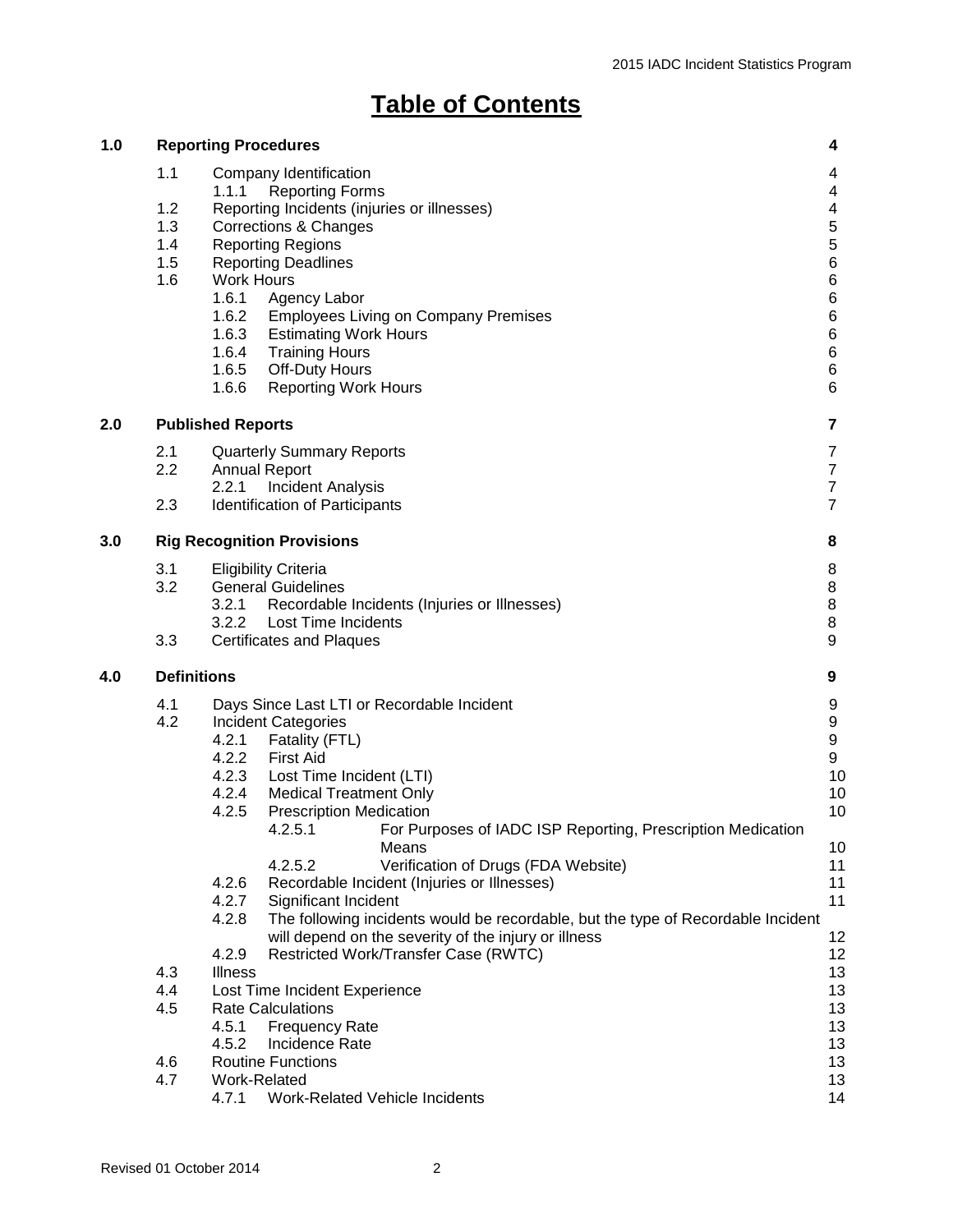# **5.0 Harmonization of IADC vs OSHA vs OGP 14**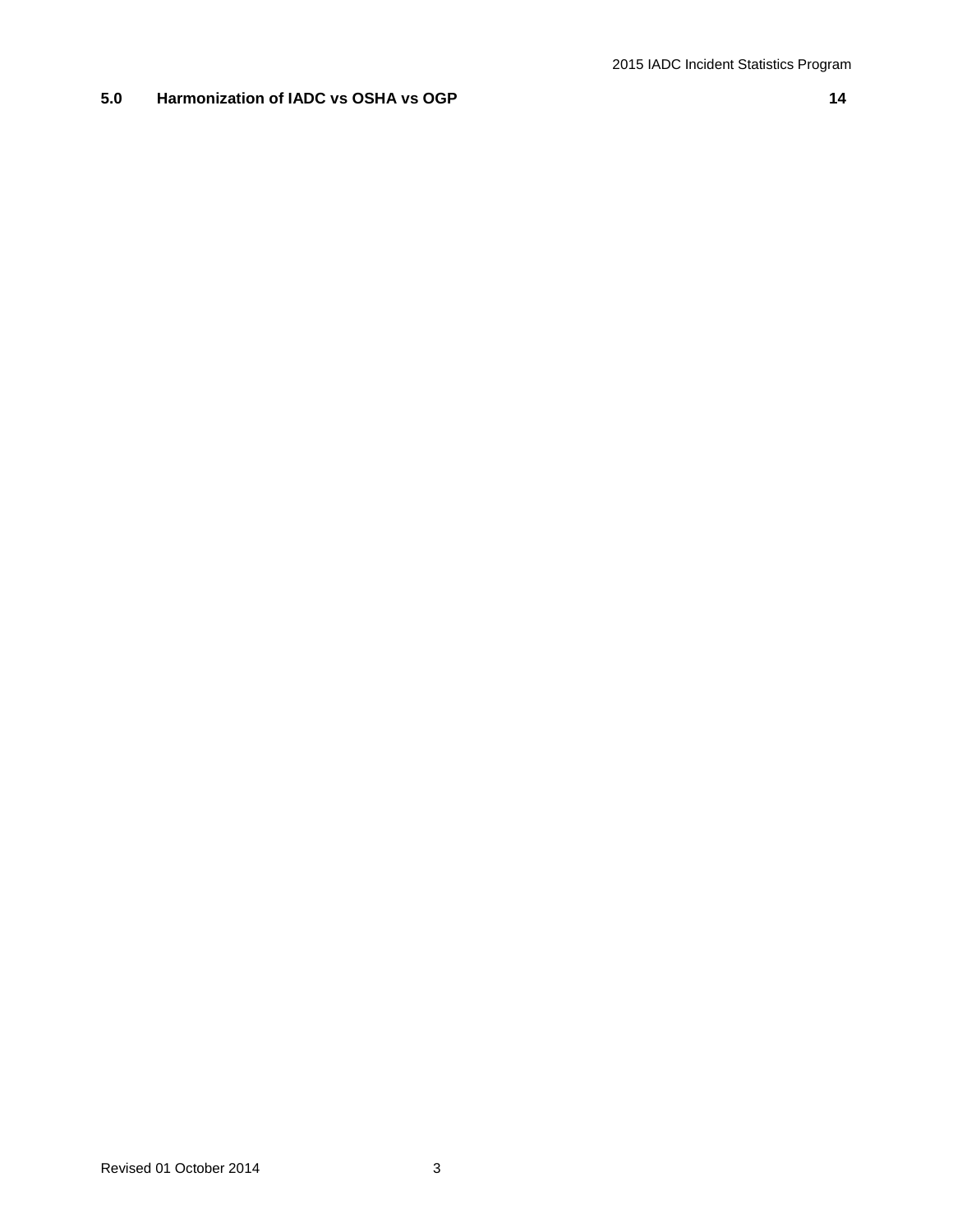# **2015 IADC Incident Statistics Program**

# **Official Rules and Guidelines**

**Effective January 1, 2015 to December 31, 2015**

**INTRODUCTION: The purpose of this program is to assist in the industry's efforts to improve safety on oil and gas well rigs by providing data on incident trends and rates.** 

**The data contained in IADC's ISP program is submitted voluntarily and is audited by IADC's Quality Assurance Department. Every effort has been made by IADC to assure the accuracy and reliability of the data contained in reports developed from the data submitted, however, IADC makes no representation, warranty or guarantee in connection with these reports and hereby expressly disclaims any liability or responsibility for loss or damage resulting from the use of this data.**

**IADC is not attempting to fulfill any duties or obligations of employers to warn, properly train or equip their employees or others who may be affected by their activities, concerning any health, safety, or environmental risks or precautions.**

**Charts contained in reports may be reproduced or copied but the ISP data contained in the reports is not to be modified in any way.**

**All drilling or well servicing companies involved in oil and gas well drilling are eligible to participate in the IADC Incident Statistics Program.** 

**These IADC ISP Guidelines and the IADC ISP Question and Answer Book, although similar to certain governmental regulations, are industry accepted guidelines and should not be relied upon when determining the reporting and tracking of incidents that are required by (some or various) governmental agencies.**

# **1.0 Reporting Procedures**

# **1.1 Company Identification:**

To submit reports to the program, each company must have an ID number for the current year assigned by IADC Headquarters. When assigned a number, the contractor will receive a set of reporting forms to record employee man-hours and incident information on a monthly basis. Details on individual incidents are to be included on a separate "Supplemental Incident Report" (SIR) form.

# **1.1.1 Reporting Forms:**

- a) Company Composite Form: This form is a summary of the reported incidents and man-hours for the time frame.
- b) Supplemental Incident Report (SIR) form: One of these report forms must be completed for each incident reported on the Company Composite Form.
- c) Supplemental Incident Composite Spreadsheet: This spreadsheet is not included in your package, but if you wish to use it in place of the Supplemental Incident Form, contact the IADC office and a copy will be sent to you. **Do not submit both the Supplemental Incident Form and the Supplemental Incident Composite Spreadsheet.**

# **1.2 Reporting Incidents (injuries or illnesses):**

Participating companies should report all work-related recordable injury or illness cases that occur to participant employees (those assigned to rigs as well as shore based administrative and support personnel). Cases should be reported according to the most appropriate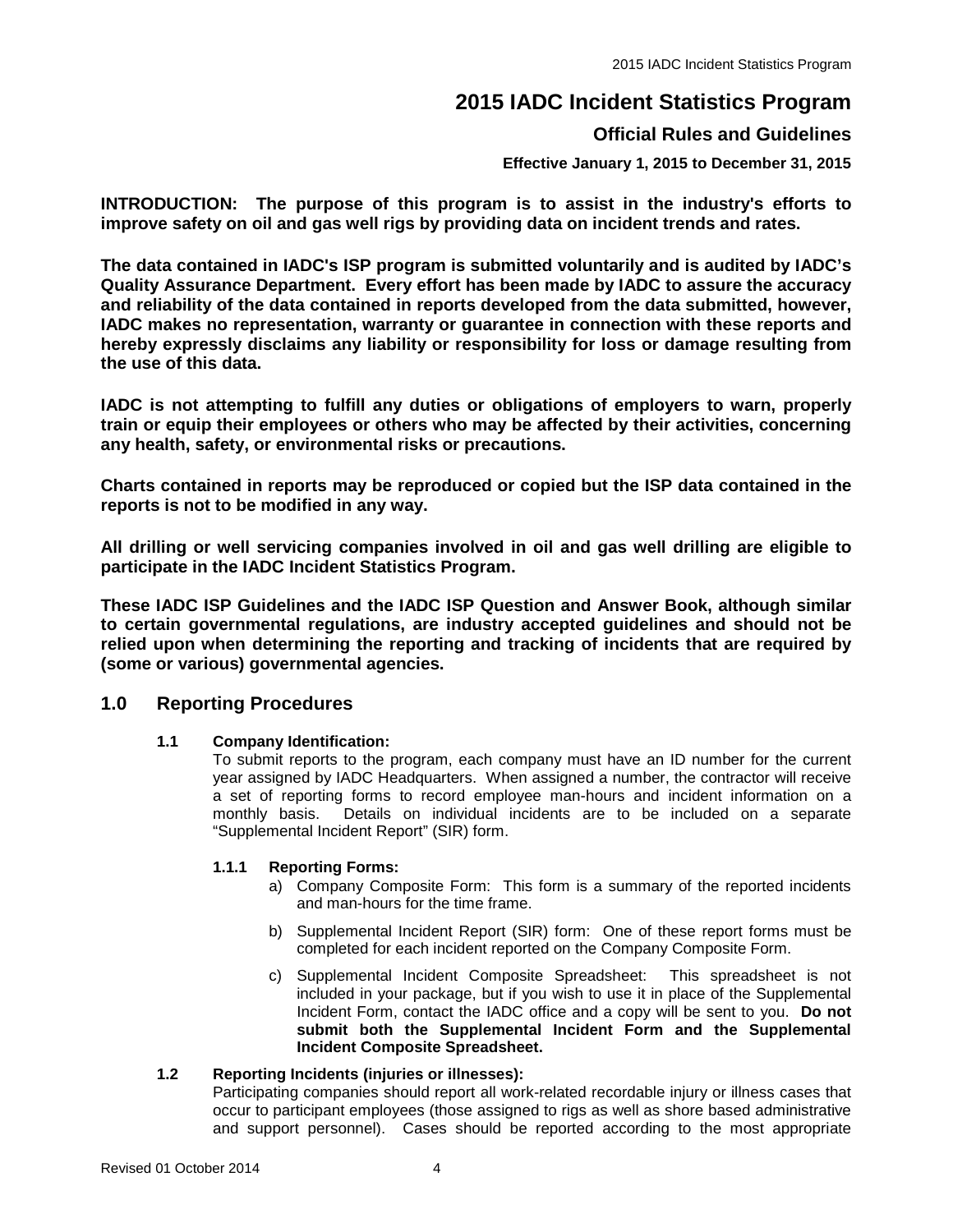category: Fatality (FTL), Lost-Time Incident (LTI), (days away from work case [DAFWC]), Restricted Work/Transfer Case (RWTC), or Medical Treatment Only (MTO). These incidents should be reported on the monthly report on a calendar month basis, from the first of the month to the end of the month. **First Aid cases are not considered to be recordable and should not be included in the participating company's reporting data.** (See the Definitions section for more information.)

A Supplemental Incident Report (SIR) form should be completed for each FTL, LTI, RWTC, or MTO and submitted with the monthly hours worked report.

# **1.3 Corrections & Changes:**

A work–related Fatality (FTL), Lost-Time Incident (LTI) (DAFWC), Restricted Work/Transfer Case (RWTC), or Medical Treatment Only (MTO) which occurred in a prior month but which has not been previously reported should be included in a corrected report for the month the incident originally occurred. Each company will receive a quarterly verification report to review the data previously submitted. Changes should be made to the verification report to correct any inaccuracies or discrepancies and resubmitted.

# **1.4 Reporting Regions:**

If, using the definitions listed below, the classification of a given country or area is still not certain, IADC will use the system adopted in the Hughes Christensen International Rotary Drilling Rig Report. For assistance, call the IADC office in Houston. Companies will receive separate forms to record data for each regional/operational category they sign up for on the registration sheet. Should a company move into a new area of operation, they are to report this change to the IADC office to receive an additional form for the new operational region.

# **Africa Land & Water:**

For the purposes of reporting to the program, Africa is defined as the geographical area including territorial waters extending east from the Atlantic Ocean to the Suez Canal, Red Sea, and Indian Ocean, and south from the Mediterranean Sea to the South Pole, including Madagascar and associated islands.

# **Asia – Pacific Land & Water:**

For the purposes of reporting to the program, Asia - Pacific is defined as the geographical area including territorial waters extending East from the Ural Mountains, Ural River, eastern border of Iran and Caspian Sea; West to 130 degrees longitude (including Japan and Russia) and South from the North Pole to the Timor Sea, diagonally southwest to 105 degrees longitude and South to the South Pole.

# **Australasia Land & Water:**

For the purposes of reporting to the program Australia is defined as the geographical area including the waters around (or the land mass comprising) Australia, New Zealand, the island of New Guinea, and neighboring islands in the Pacific Ocean (Guam, Northern Mariana Islands, Tuvalu, Samoa, Tonga, Papua New Guinea, the Solomon Islands, Vanuatu, Fiji, Palau, Micronesia, the Marshall Islands, Kiribati, and Nauru).

# **Canadian Land & Water:**

For the purposes of reporting to the program, Canada is defined as the geographical area including territorial waters extending northward from the northern border of the United States to the North Pole, excluding Alaska and US territorial waters.

# **Central America and Caribbean Land & Water:**

For the purposes of reporting to the program, Central America and Caribbean is defined as the geographical area extending from the southern border of the United States to the southern border of Panama and east from the Pacific Ocean to the Atlantic Ocean. Caribbean will include lands outside the territorial waters of the United States and the countries along the northern shore of South America.

# **European Land & Water:**

For the purposes of reporting to the program, Europe is defined as the geographical area including territorial waters extending east from the Atlantic Ocean to the Ural Mountains, Ural River, and north from the Mediterranean Sea territorial waters to the North Pole.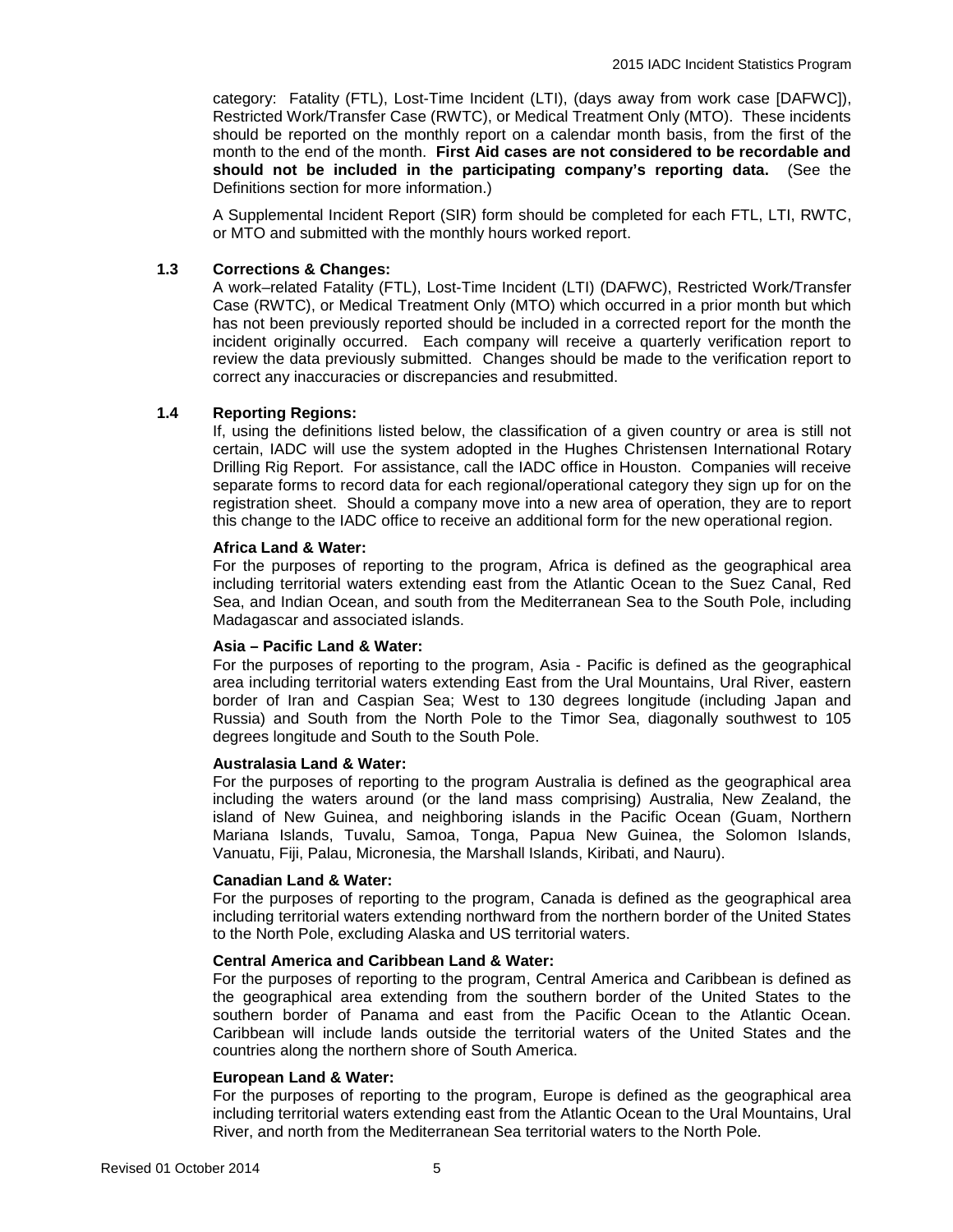# **Middle East Land & Water:**

For the purposes of reporting to the program, Middle East is defined as the geographical area extending east from the Mediterranean Sea, Suez Canal, and Red Sea to the eastern border of Iran, and south from the northern border of Turkey including territorial waters of the Black Sea, northern border of Iran including territorial waters of the Caspian Sea south to the Arabian Sea.

# **South America Land & Water:**

For the purposes of reporting to the program, South America is defined as the geographical area including territorial waters extending from the Northern border of Columbia to the South Pole and east from the Pacific Ocean to the Atlantic Ocean.

# **U. S. Land & Water:**

For purposes of reporting to the program, U.S. is defined as all the geographical areas within the 50 United States or U.S. Territorial Waters.

# **1.5 Reporting Deadlines:**

Monthly reports should be completed no later than twenty (20) days after the last day of the month for which the report is submitted.

# **1.6 Work Hours:**

# **1.6.1 Agency Labor**:

Work hours and incident data should be included for any leased laborers who are under the direct supervision of the drilling / service contractor and whose work is directly related to the member's drilling / service operations. Agency Labor includes any personnel supplied by such sources as labor unions, labor or temporary agencies, leasing companies, or other labor sources.

*NOTE: Traditional third-party labor employed on a subcontract basis, such as welders, casing crews, directional drillers, self-employed individuals, etc., are not considered agency labor unless their day to day duties are under the direct supervision of the drilling / service contractor.*

# **1.6.2 Employees Living on Company Premises:**

Actual hours worked should be reported for employees living on company premises, whether onshore or offshore. Hours when employees are not working (e.g., off-duty in accommodations) should not be reported.

# **1.6.3 Estimating Work Hours:**

Participating companies should report hours worked as accurately as possible through the use of payroll records or other documentation. For salaried employees on 24-hour call (Technical/Operational Support, etc.), participants should make a reasonable estimate of the actual hours worked.

# **1.6.4 Training Hours:**

Participating companies should report actual hours in which the employee is in a training course, whether or not the course is held at a company training facility or at a non-company facility. Hours for training that employees choose to attend on their own for personal professional development are not to be included. Note: Training that occurs during the normal work tour in which hours are already counted for are not to be duplicated.

# **1.6.5 Off-Duty Hours:**

Off-duty hours should not be reported in the calculation of hours worked.

# **1.6.6 Reporting Work Hours:**

Man-hours worked by all employees, including personnel assigned to rig and those not assigned to the rig that provide support such as administrative, clerical, managerial and other support personnel at all levels of the organization, should be included on the **Monthly Report** form. When a company chooses to calculate incidence rates for individual rigs, the rig man-hours, will be defined as hours worked by all persons assigned to a rig, including agency labor or subcontractor employees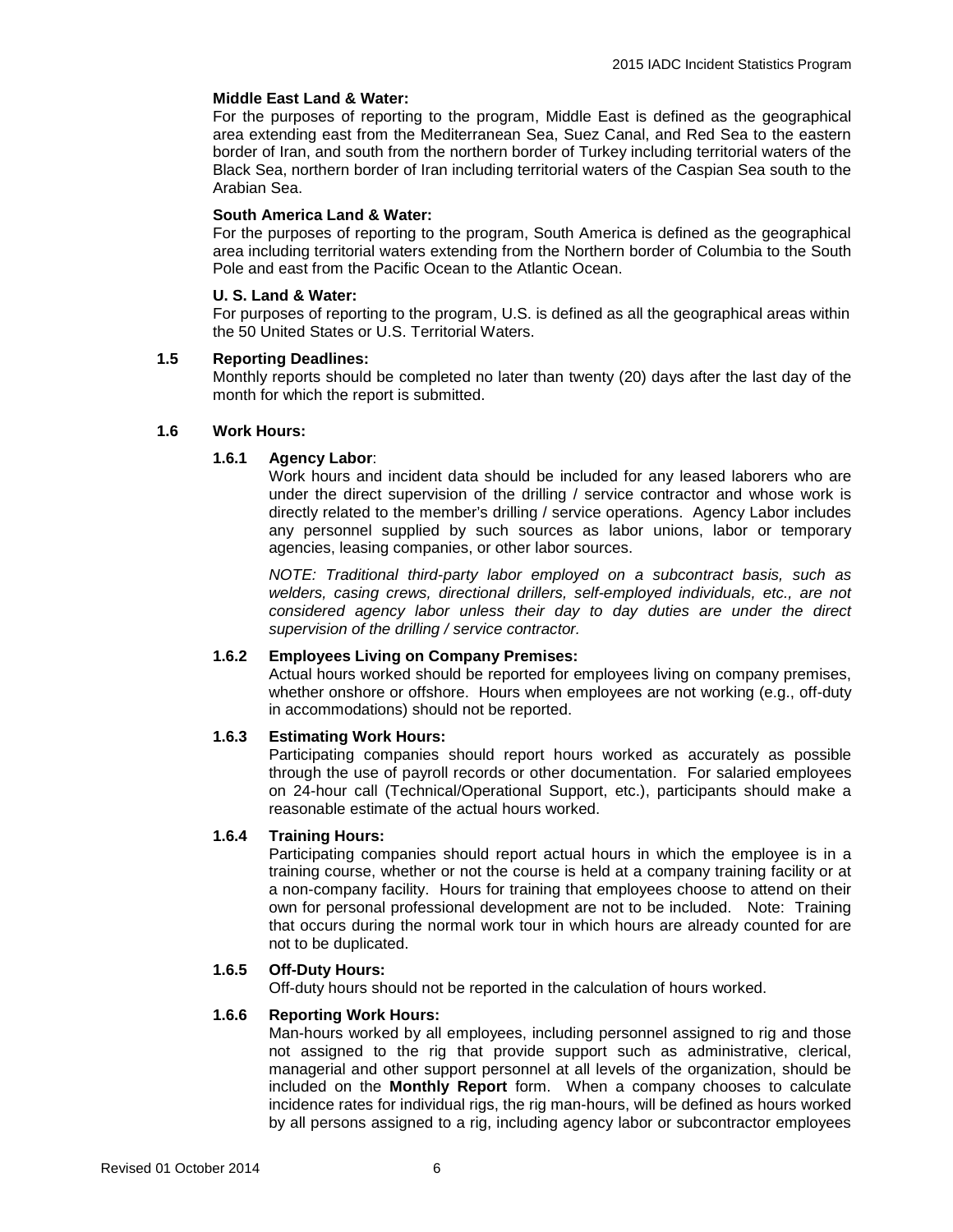under direct supervision of the drilling / service contractor. Hours should be reported on a calendar month basis, from the first day of each month to the last day of each month.

# **2.0 Published Reports**

IADC publishes the Incident Statistics data in the form of quarterly summary reports and an annual report known as the *Summary of Occupational Incidents*.

# **2.1 Quarterly Summary Reports:**

Quarterly reports show year-to-date incidence and frequency rate data for **Total Recordable Incidents** (Medical Treatment Cases (MTO) Restricted Work/Transfer Cases (RWTC) Lost Time LTI and Fatalities) and **Lost-Time Incidents (DAFWC)** and **DART** (Days Away, Restricted and Transfer) for each regional category and the industry overall. Quarterly reports are distributed to program participants and to other interested parties on request and posted on the IADC web page along with the annual summaries at

<http://www.iadc.org/asp.htm>.

# **2.2 Annual Report:**

The annual report features work-related incidents (injury and illness) data for each of the fourteen reporting categories listed previously. Also, combined statistics for land and water are shown for each of the seven regions. Data for the industry overall is also included. One copy of the annual report is provided complimentary to participating companies. Copies are available through IADC Publications for a fee to non-participants.

# **2.2.1 Incident Analysis:**

Data reported in the annual report is presented to reflect reported Lost-Time Incidents (LTI's), (DAFWC) including Fatalities (FTL), Restricted Work/Transfer Cases (RWTC), and Medical Treatment Only (MTO). The sum of all of these types of incidents is reported as the total number of recordable incidents, with a corresponding recordable incidence and frequency rate reported for each category and the industry overall. Additionally, information from the Supplemental Incident Reports (SIR) is used to show different types of incident experience by region.

Charts and tables are used to illustrate incident data for the following categories:

- a) Occupation of the injured party.
- b) Part of body injured.
- c) Incident Type (Struck by, Caught between, etc.).
- d) Equipment in use at time of incident.
- e) Operation performed at time of incident.
- f) Location on Rig where the incident occurred.
- g) Month the incident occurred.
- h) Time in service with company.
- i) Time of day incident occurred.

# **2.3 Identification of Participants:**

Names of companies participating in the Incident Statistics Program, listed alphabetically by category, are published in a separate section of the annual report. In order to maintain confidentiality of safety records of participating companies, incident data and hours worked for individual companies will not be identified by company name.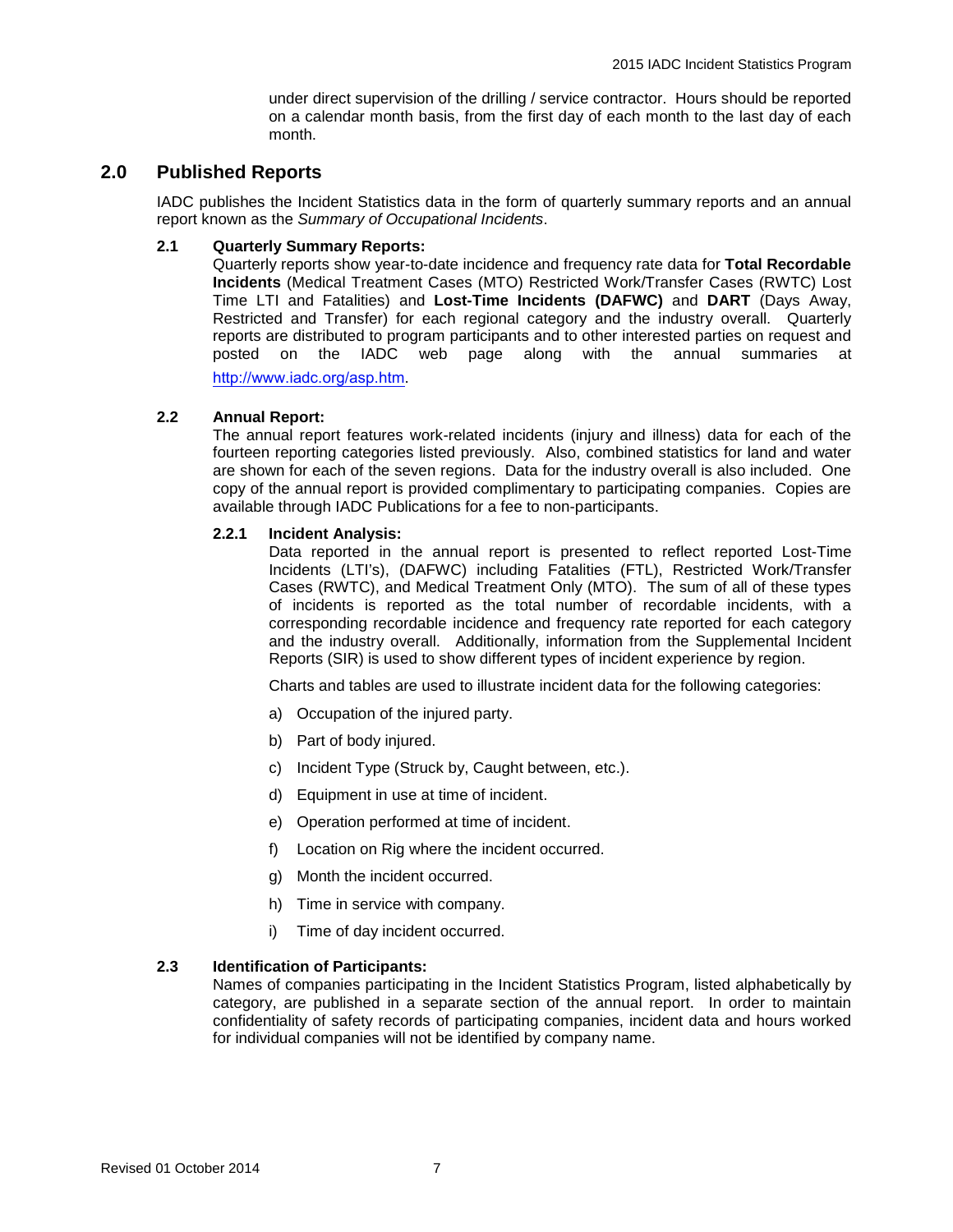# **3.0 Rig Recognition Provisions**

This program provides for the recognition of Rigs that achieve the accomplishment of a one-year period without a Lost-Time Incident (LTI) [0.00 Lost Time Incidence Rate (LTIR)]. It is also available for Rigs that achieve the accomplishment of a one-year period without a Recordable Incident [0.00 Total Recordable Incidence Rate (TRIR)]. Recognition for Rigs completing multiple year periods without a Lost-Time Incident (LTI) and/or Recordable Incident will also be made available upon request. The recognition is provided without reference to any regional category or categories in which the Rig may have operated to accomplish this feat.

# **3.1 Eligibility Criteria:**

A company may designate one or more of its individual rigs for recognition provided the following requirements have been met:

- a) The company is a member in good standing of the IADC.
- b) The company is a current participant in the IADC Incident Statistics Program.
- c) The company has submitted statistical reports to the Incident Statistics Program for the prior twelve (12) months, and a Supplemental Incident Report (SIR) has been completed for each RWTC, MTO, LTI (DAFWC), or FTL recorded in the monthly report since January 1, 2014.
- d) The company has submitted an individual Rig recognition request form stating the recognition category and time period for which the award was earned. The Rig designated for recognition has achieved 365 days without a Lost-Time incident. The 365 days need not be consecutive, but may be cumulative, not including days the Rig is not reporting man-hours.
- e) The CEO, President of the company, or Vice President of an operating division has certified that the Rig designated for recognition has met the above requirement. (A space is provided for this on the recognition request form.)

# **3.2 General Guidelines:**

# **3.2.1 Recordable Incidents (Injuries or Illnesses):**

All work-related Recordable incidents occurring to the drilling contractor's employees should be reported for statistical purposes. For recognition purposes all Recordable incidents to participating company employees count against a Rig's Recordable incident experience whenever they occur on a rig and to an employee assigned to that rig, including agency or subcontractor workers under direct supervision of a rig supervisor as well as other company employees visiting or temporarily working on a rig but not assigned to the rig. (See Definitions) A person is considered to be assigned to a rig if his time worked is being reported with that rig's man-hours.

Should a Rig move from one region to another, its hours worked and incident data should be reported in the appropriate regional category. Accumulated time worked without a Recordable Incident will continue to accrue regardless of where the Rig works. Days since last recordable incident are to start counting on the day after the recordable incident occurred. (For example the first day after the incident occurred is to be counted as day "1".)

# **3.2.2 Lost Time Incidents:**

All work-related Lost Time incidents occurring to the drilling contractor's employees should be reported for statistical purposes. For recognition purposes all Lost Time incidents to employees count against a Rig's Lost Time incident experience whenever they occur on a rig and to an employee assigned to that rig, including agency or subcontractor workers under direct supervision of a rig supervisor as well as other company employees visiting or temporarily working on a rig but not assigned to the rig. (See Definitions) A person is considered to be assigned to a rig if his time worked is being reported with that rig's man-hours.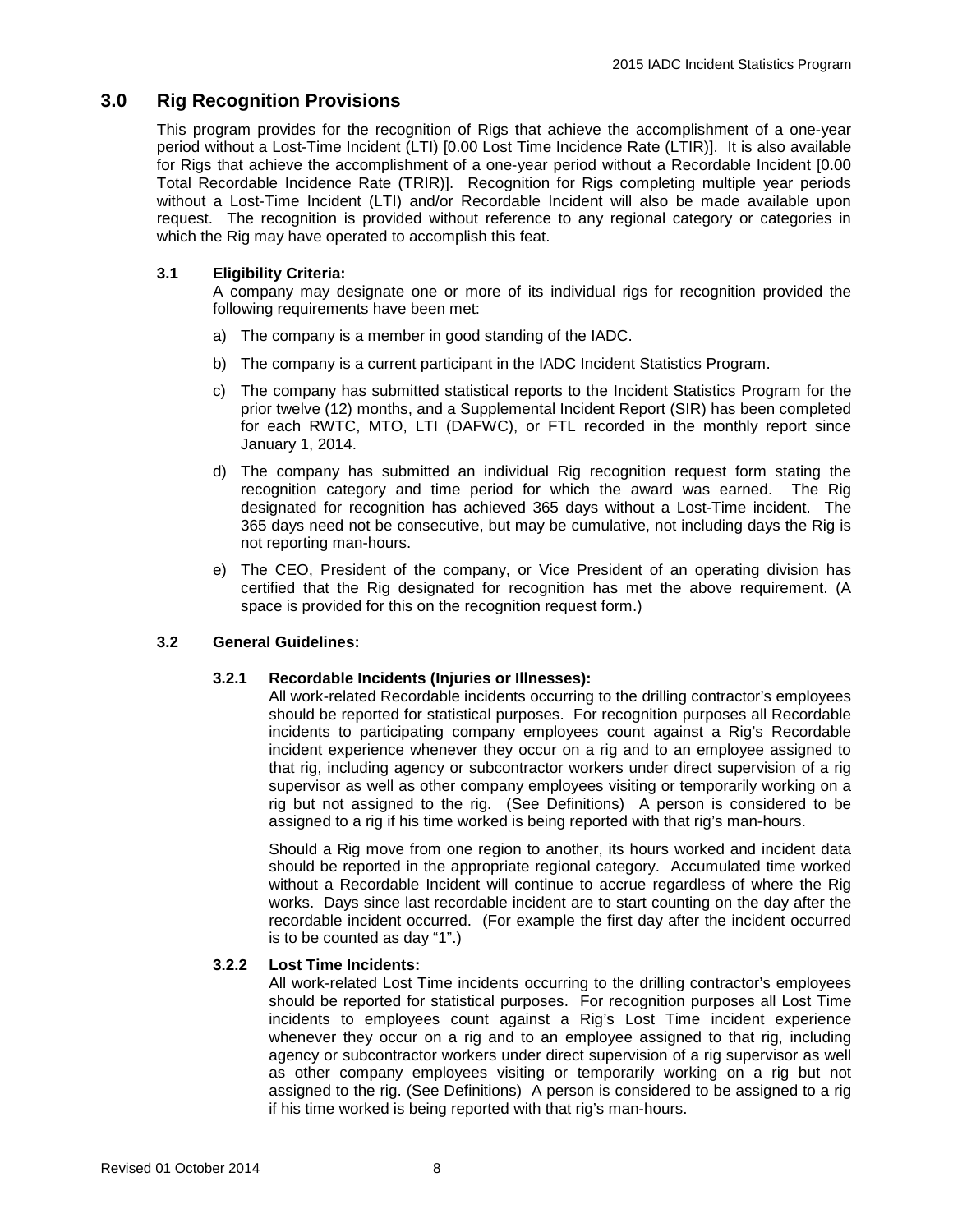Should a Rig move from one region to another, its hours worked and incident data should be reported in the appropriate regional category. Accumulated time worked without a Lost Time Incident will continue to accrue regardless of where the Rig works. Days since last Lost Time Incident are to start counting on the day after the Lost Time incident occurred. (For example the first day after the incident occurred is to be counted as day "1".)

# **3.3 Certificates and Plaques:**

Rigs that complete one or more years without a Recordable or a Lost Time Incident (LTI or DAFWC) are recognized as having exemplary incident prevention performance. Certificates and Plaques to recognize rigs that have gone one or more years without a Recordable Incident or without a Lost Time Incident (LTI) may be obtained through IADC Publications.

# **4.0 Definitions**

The following are the definitions of key words and terms used in this program that may not be defined elsewhere.

# **4.1 Days since last LTI or Recordable Incident:**

Days to be counted since last Lost Time Incident (LTI) or last Recordable Incident are days that the rig was reporting man-hours and no LTI or Recordable Incident occurred.

# **4.2 Incident Categories:**

# **4.2.1 Fatality (FTL)**:

A fatality is a work-related injury or illness that results in death. Fatalities are included when calculating the Lost Time Incident (LTI or DAFWC) incidence rate and frequency rate.

# **4.2.2 First Aid**:

Any treatment of minor scratches, cuts, burns, splinters and so forth, and any followup visit for the purpose of observation. The following are generally considered first aid treatment:

- a) Using a non-prescription medication at non-prescription strength regardless of route of administration, i.e. oral, injection, ingestion, inhalation, or absorption.
- b) Administering tetanus immunizations (other post exposure immunizations, such as Hepatitis B vaccine are considered medical treatment);
- c) Cleaning, flushing, or soaking wounds on the surface of the skin;
- d) Using wound **coverings** such as bandages, Band-AidsTM, gauze pads, etc.; or using butterfly bandages, liquid bandage/surgical glue used to cover a wound, or Steri-Strips<sup>™</sup>
- e) Using hot or cold therapy;
- f) Using any non-rigid means of support, such as elastic bandages, wraps, nonrigid back belts, etc. (devices with rigid stays or other systems designed to immobilize parts of the body are considered medical treatment);
- g) Using temporary immobilization devices while transporting an incident victim (e.g. splints, slings, neck collars, back boards, etc.);
- h) Drilling of a fingernail or toenail to relieve pressure, or draining fluid from a blister;
- i) Using eye patches;
- j) Removing foreign bodies from the surface of the eye using only irrigation or cotton swab;
- k) Removing splinters or foreign material from areas other than the eye by irrigation, tweezers, cotton swabs, or other simple means;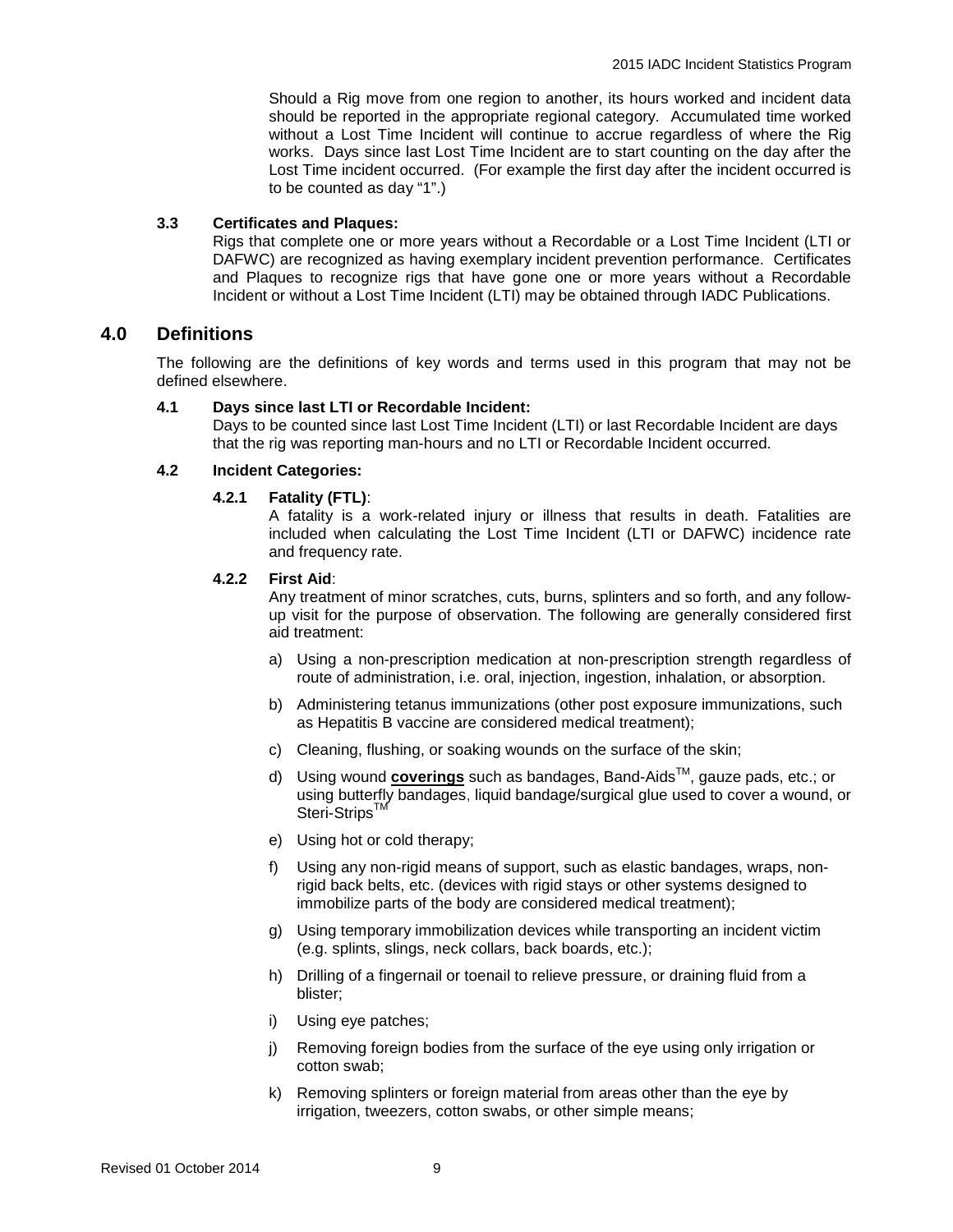- l) Using finger guards;
- m) Using massages (physical therapy or chiropractic treatment are considered medical treatment for record keeping purposes, (See Section 4.2.8(g)); or
- n) Drinking fluids for relief of heat stress or hypothermia.

# **4.2.3 Lost Time Incident (LTI)**:

A work-related incident (injury or illness) to an employee in which a physician or licensed health care professional recommends days away from work due to the incident.

*Note: Time away from work on the day of the incident is not considered in determining Lost Time Incidents (LTI). Time spent traveling, undergoing evaluation, awaiting medical evaluation results, or otherwise seeking medical treatment should not be counted as a Lost Time Incident (LTI) when considering LTI classification.*

For further assistance, contact the IADC office in Houston.

# **4.2.4 Medical Treatment Only (MTO)**:

Any work related injury or illness requiring medical care or treatment beyond first aid (regardless of the provider of such treatment) that does not result in a Restricted Work/Transfer Case (RWTC) or Lost Time Incident (LTI). Medical treatment does not include first aid treatment (See First Aid) even though provided by a physician or registered professional personnel. For record keeping purposes Medical Treatment Only (MTO) does not include:

- a) Visits to a physician or other licensed health care professional solely for observation or consulting;
- b) Diagnostic procedures such as x-rays and blood tests, including the administration of prescription medications used solely for diagnostic purposes (e.g., eye drops to dilate pupils); or
- c) Any treatment contained on the list of first-aid treatments.

# **For further assistance, contact the IADC office in Houston.**

# **4.2.5 Prescription Medication:**

These criteria are provided in order to list those medications that, when prescribed or provided for occupational exposures, illnesses or injuries, uniformly result in recordable/reportable incidents as medical treatment cases, for the purposes of IADC Incident Statistics Program injury and illness reporting.

# **4.2.5.1 For purposes of IADC ISP reporting, prescription medication means:**

- a) All antibiotics, including those dispensed as prophylaxis where injury or occupational illness has occurred to the subject individual. Only Exceptions: Dermal applications of Bacitracin, Neosporin, Polysporin, Polymyxin, Iodine, similar preparation or antibiotic/analgesic drops to the *eye pending evaluation diagnosis by a physician.*
- b) Diphenhydramine greater than 50 milligrams (mg) in a single application or any dose "injected".
- c) All analgesic and nonsteroidal anti-inflammatory medication (NSAID) including:
	- 1) Ibuprofen– Greater than 467 mg in a single dose
	- 2) Naproxen Sodium such as Aleve Greater than 220 mg in a single dose
	- 3) Ketoprofen such as Ordus KT Greater than 25 mg in a single dose
	- 4) Codeine analgesics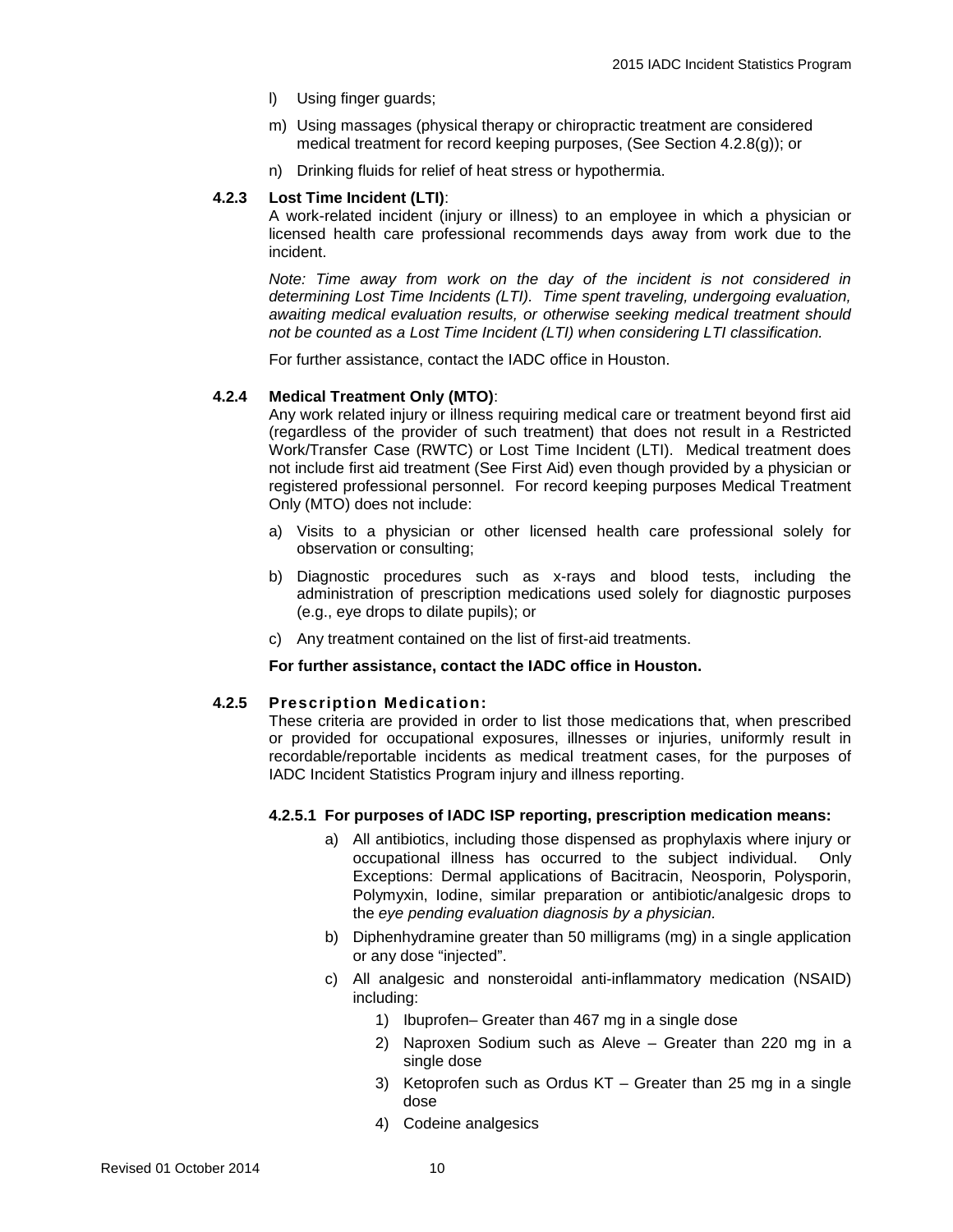- 5) Diphenhydramine (such as Bendryl) greater than 50 mg
- d) All dermally applied steroid applications. Exceptions: Hydrocortisone preparations in strengths of 1 percent or less
- e) All vaccinations used for work-related exposure. Exceptions: Tetanus
- f) All narcotic analgesics
- g) All bronchodilators. Exceptions: Epinephrine aerosol 5.5 mg/ml or less
- h) All muscle relaxants (e.g., benzodiazepines, methocarbamol, and cyclobenzaprine)
- i) Recordability of injections is based on the classification of the medication involved.
- j) To establish a medication baseline, the use of medications not listed above that legally require a prescription for purchase or use in the United States whether or not they require a prescription in the local country are recordable. Exception: Medication used for the sole purpose of diagnosis (e.g. dilating or numbing an eye for exam purposes only) is not considered medical treatment.
- k) Medications available in prescription and non-prescription form, the use of or a recommendation by a physician or other licensed health care professional to use a non-prescription medication at prescription strength is considered medical treatment for recordkeeping purposes.
- **4.2.5.2** For verification purposes the following website should be consulted. To use this site enter the name of the drug in the window. A brief description should come up. Click on the name and it will state either over the counter or prescription. If a medication's brand name cannot be found in the FDA website, participating companies should attempt to cross reference the medication's chemical name or if not found, use the classification of the local country.

<http://www.accessdata.fda.gov/scripts/cder/drugsatfda>

# **4.2.6 Recordable Incident (Injury or Illness)**:

Regardless of where signs or symptoms surface, a case is recordable only if a work event or exposure is a discernible cause of the injury or illness or of a significant aggravation to a pre-existing condition.

An injury or illness that is work-related and results in one of the following:

- a) Fatality (FTL)
- b) Lost time from work (LTI) (DAFWC)
- c) Restricted work / transfer activity (RWTC)
- d) Medical treatment other than first aid (MTO)
- e) DART: Days Away, Restricted or Transfer Case

Injuries or illnesses should not be evaluated on the time spent seeking medical treatment or undergoing evaluation. If an examination reveals that no medical treatment is required, and / or the case is not diagnosed as significant by the treating physician or licensed health care professional, the case is not recordable.

A person who sustains a work-related injury or illness requiring treatment that meets recordable incident criteria, and is terminated for drug use based on a post-incident drug test, the incident is recordable.

# **4.2.7 Significant Incident:**

A significant diagnosed work-related injury or illness that is recordable under the general criteria even if it does not result in death, days away from work, restricted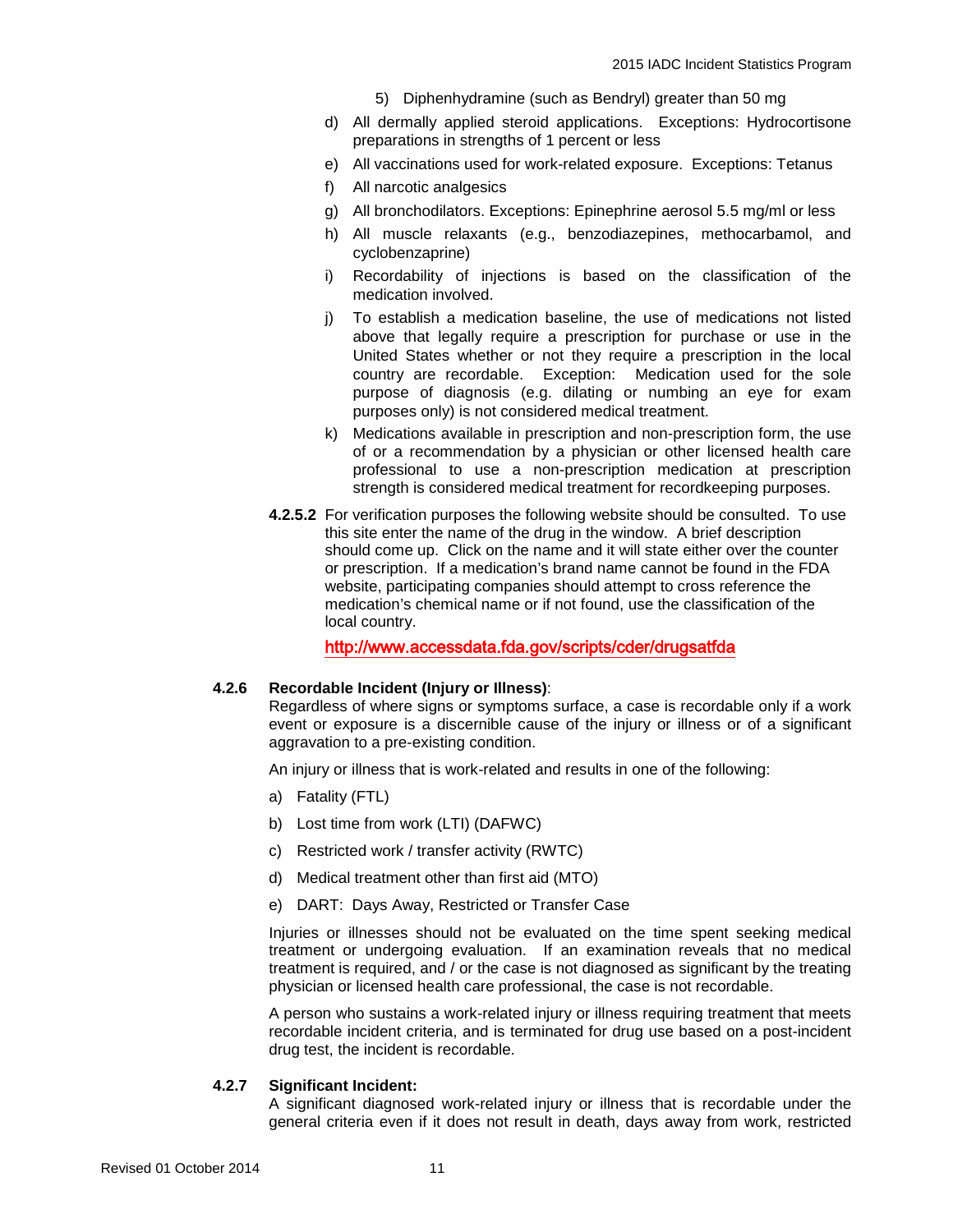work or job transfer, or medical treatment beyond first aid. The following incidents would be recordable, even if no medical treatment was given: Note: For record keeping purposes, these incidents are to be classified as "Medical Treatment" unless they result in death, days away from work, days of restricted work, or job transfer.

- a) Work-Related Cancer;
- b) Work-Related chronic irreversible disease;
- c) Positive x-ray diagnosis of fractures cracked or broken bones, etc. regardless of type of treatment given. This includes chipped, broken or cracked tooth/teeth;
- d) Punctured ear drum;
- e) Loss of consciousness;

# **4.2.8 The following incidents would be recordable, but the type of Recordable Incident will depend on the severity of the injury or illness:**

- a) Any work related injury or illness requiring medical care or treatment beyond First Aid (regardless of the provider of such treatment);
- b) Any first, second, or third degree burn that results in one or more outcomes such as medical treatment, work restrictions, or days away from work;
- c) Removal of foreign bodies embedded in the body, including the eyes;
- d) Admission to hospital or equivalent medical facility for medical care or treatment beyond First Aid **treatment**;
- e) Needle sticks and 'sharps injuries' Record all needle stick and injuries that result from sharps contaminated with another person's blood or other potentially infectious material;
- f) Wound closing devices such as sutures, staples, surgical glue used to **close a wound**,
- g) Massage treatment given by a Physical Therapist or Chiropractor;
- h) Intravenous administration of fluids to treat work-related stress;
- i) Administration of one dose of prescription medication for treatment of the injury or illness.
- j) Use of non-prescription medication (over the counter medication) at prescription strength for treatment of the injury or illness.

# **4.2.9 Restricted Work/Transfer Case (RWTC)**:

A Restricted Work/Transfer Case (RWTC) occurs when an employee cannot perform all of the routine job functions, but does not result in days away from work. A RWTC occurs when, as a consequence of a work related injury or illness:

- a) The employee is temporarily assigned to another job;
- b) The employee cannot perform all of his routine job functions for all or part of his work shift;
- c) The employee works his regularly assigned job but cannot work the full shift/tour.
- d) Restricted or light duty the day of the injury or illness does not make the incident a recordable Restricted Work / Transfer Case (RWTC). If the employee continues under restricted duty the day after the incident, the case becomes a recordable Restricted Work/Transfer Case (RWTC).

Should an employee experience minor musculoskeletal discomfort such as muscle pains or strains, a physician or licensed health care professional determines that the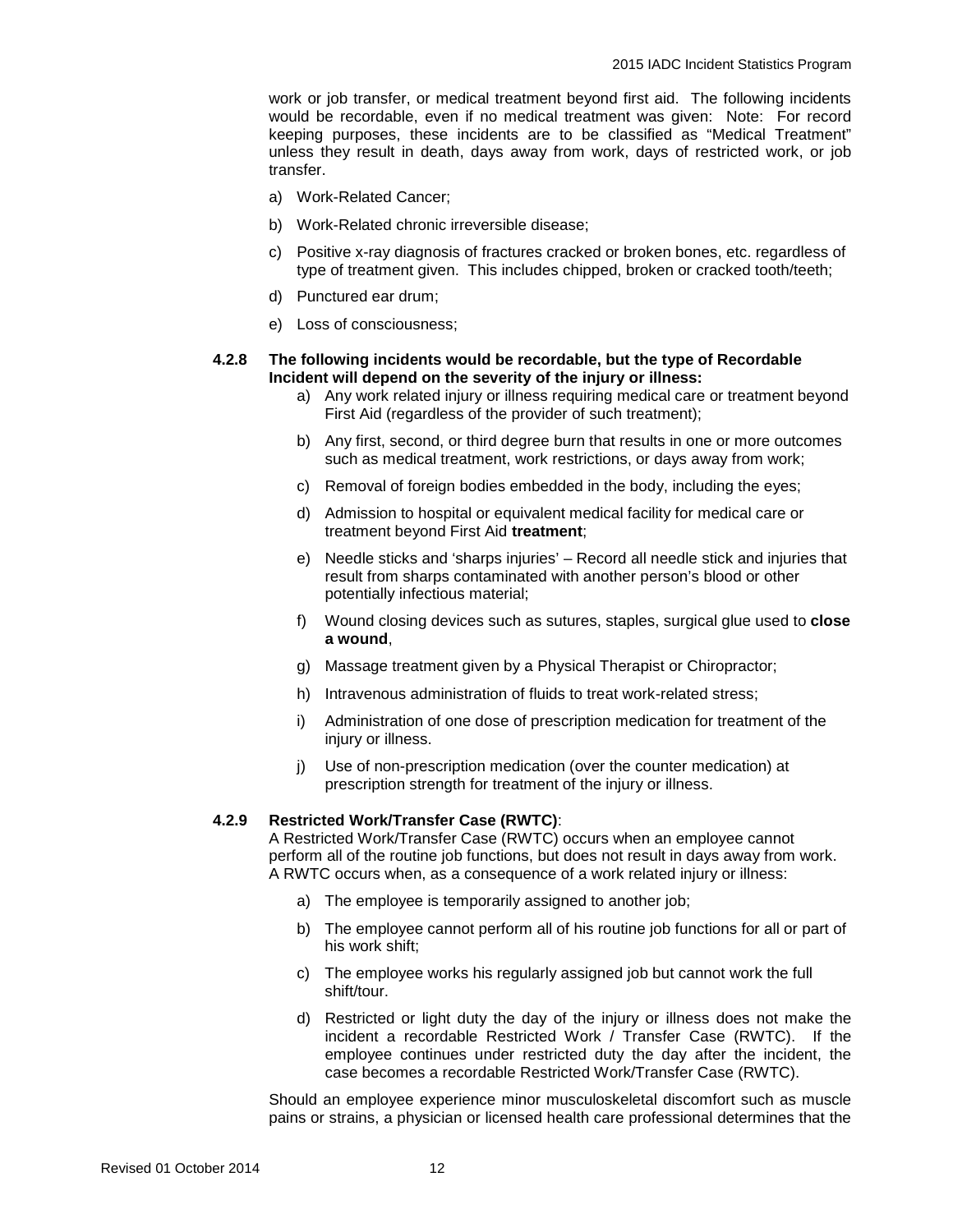employee is fully able to perform all of his routine job functions, and the employer assigns work restriction to that employee or restricts the employee's job functions, for purpose of preventing a more serious condition from developing, the case is not recordable as a restricted work case.

# **4.3 Illness:**

A work related illness is one that is determined by a physician or licensed health care professional to have resulted from exposure to factors related to the employee's occupation and meets general recording criteria. For example: hydrogen sulfide poisoning, welder exposed to fumes created from heating galvanized material, exposure to workplace chemicals, heat stress, heat exhaustion, heat stroke, sun stroke, frostbite, etc.

# **4.4 Lost Time Incident Experience:**

The period of time since the last lost-time incident that occurred on the Rig. If the Rig has operated for 365 days since the last lost-time incident, it is eligible to receive Rig recognition provided the other eligibility criteria for recognition have been met.

# **4.5 Rate Calculations:**

Rates can be calculated two ways: Frequency Rate, which is incidents per 1,000,000 manhours worked or Incidence Rate, which is incidents per 200,000 man-hours worked. The two numbers are essentially the same, except Frequency Rate is five (5) times the Incidence Rate.

# **4.5.1 Frequency Rate:**

The Lost Time Incident (LTI) (DAFWC) Frequency Rate is calculated using this formula:

[Number of Lost Time Incidents (LTI) including Fatalities (FTL) multiplied by 1,000,000 and then divided by Total Hours Worked = Lost Time Frequency Rate]

To calculate the total recordable frequency rate (TRFR), use all recordable incident data [(MTO+RWTC+LTI+FTL) multiplied by 1,000,000 then divided by Total Hours Worked = Recordable Frequency Rate].

# **4.5.2 Incidence Rate:**

The Lost Time Incidence rate is calculated using this formula:

[Number of Lost Time Incidents (LTI) including Fatalities (FTL) multiplied by 200,000 and then divided by Total Hours Worked = Lost-Time Incidence Rate].

To calculate the total recordable incidence rate (TRIR), use recordable incident data

[(MTO+RWTC+LTI+FTL) multiplied by 200,000 then divided by Total Hours Worked = Recordable Incident Rate].

# **4.6 Routine Functions:**

For record keeping purposes, an employee's routine functions are those work activities that an employee regularly performs at least once a week.

# **4.7 Work-Related:**

A case is work-related anytime an event or exposure in the work environment is the discernible cause or contributes to an injury or illness or significantly aggravates a preexisting injury or illness. The work environment includes the establishment and other locations where one or more employees are working or are present as a condition of their employment. Training that is required by the employer is a work related activity. For the purposes of this program, the following types of incidents are NOT considered to be workrelated:

- a) Off-duty injuries occurring in crew accommodations, camp, galley, or away from the work site;
- b) Symptoms arising on premises totally due to outside factors such as injuries, illnesses, or fatalities due to a naturally occurring factor (hurricane, earthquake,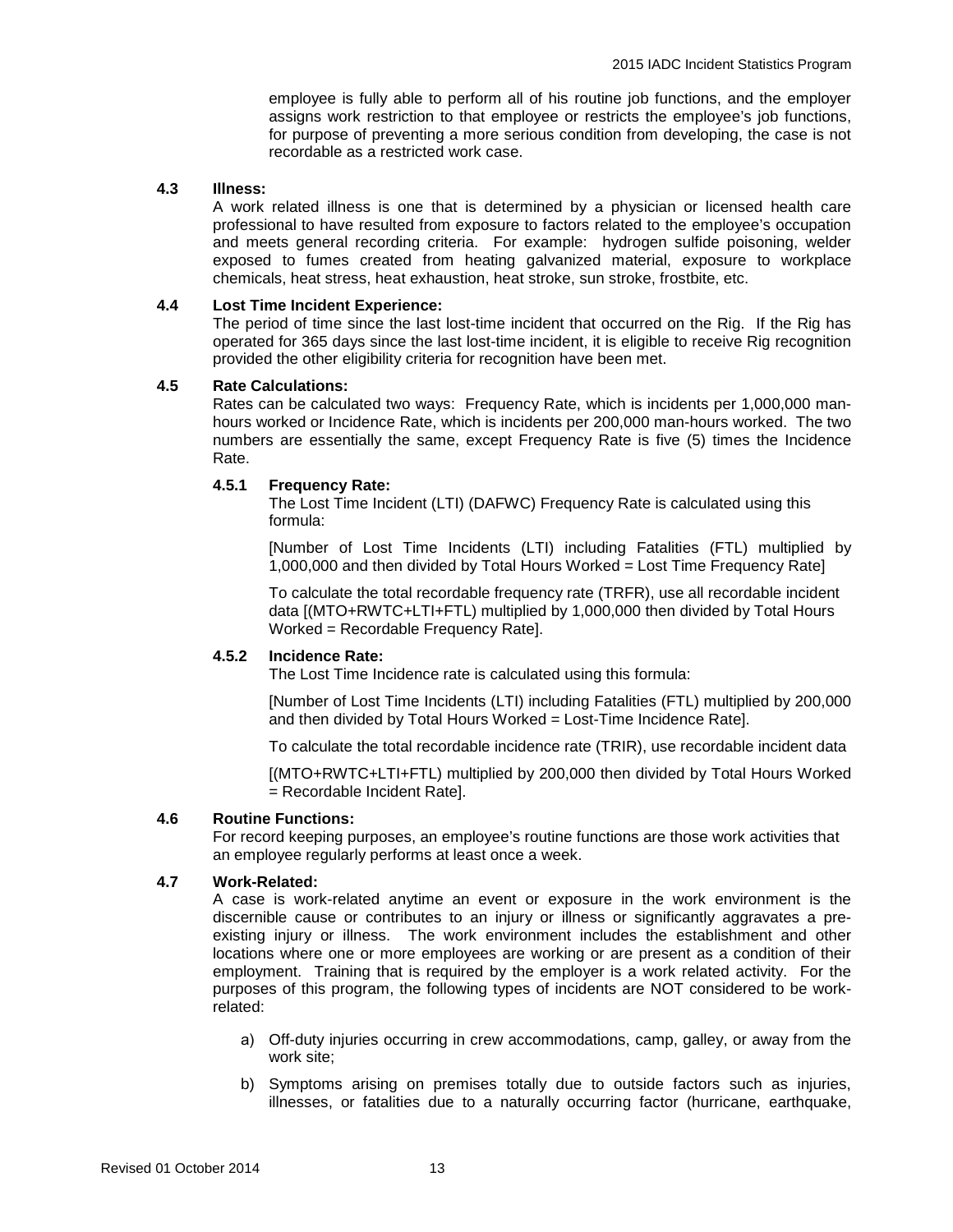lightning) that is otherwise not related to Rig operations. Incidents of this type should not be reported;

- c) Member of the general public, visitors, regulatory agents, employee(s) off duty waiting for transportation to shore or off of the location;
- d) An injury or illness that results solely from voluntary participation in a wellness program or in a medical, fitness, or recreational activity such as blood donation, physical examination, flu shot, exercise class, racquetball, or other sports activity;
- e) The injury or illness is the result of the employee eating, drinking, or preparing food or drink for personal consumption. **Note: An injury to a person assigned by the company to prepare food for company personnel is work-related;**
- f) The injury or illness is the result of an employee doing personal tasks, unrelated to their employment, at the establishment;
- g) The injury or illness is the result of personal grooming, self-medication for a nonwork related condition, or is intentionally self-inflicted;
- h) The injury or illness is caused by a motor vehicle accident while the injured is commuting to or from work even if the accident occurs on company property**;**
- i) Cold or flu;
- j) Following an investigation, the injury or illness is determined to have resulted solely from a pre-existing condition, which resulted in signs or symptoms surfacing at work, but were not caused by, exacerbated by, or cannot be linked back to a work activity or;
- k) An injury that results from a natural bodily action or reaction such as walking or bending, coughing or sneezing, that is unrelated to work.

# **4.7.1 Work-Related Vehicle Incidents:**

- a) Any crash involving a company, rental or personal vehicle while performing company business.
- b) Work relationship is presumed for crashes resulting from business being conducted on behalf of the company while operating a company assigned vehicle. Examples of company business include:
	- o Driving an employee or client to the airport, driving to the airport for a business trip:
	- o Taking a client or work colleague out for a business related meal;
	- o Deliveries;
	- o Visiting clients or customers, or driving to a business related appointment.
- c) Personal business which should not be counted includes, but is not limited to:
	- o Running an personal errand;
	- o Getting a meal by yourself;
	- o A non-business meal with colleagues;
	- o Commuting to and from home, (including established home away from home) or ;
	- o Driving to a personal medical appointment.

# **5.0 Harmonization of IADC vs OSHA vs OGP**

Although there are slight differences between IADC, OSHA and OGP, the main difference between IADC / OSHA and OGP reporting requirements relates to OGP requiring E&P organizations to report incidents associated with their own personnel, third party personnel as well as contractor and subcontractor personnel. The focus of the IADC and OSHA reporting requirements relates to participating company personnel only (as per paragraph 1.6.1).